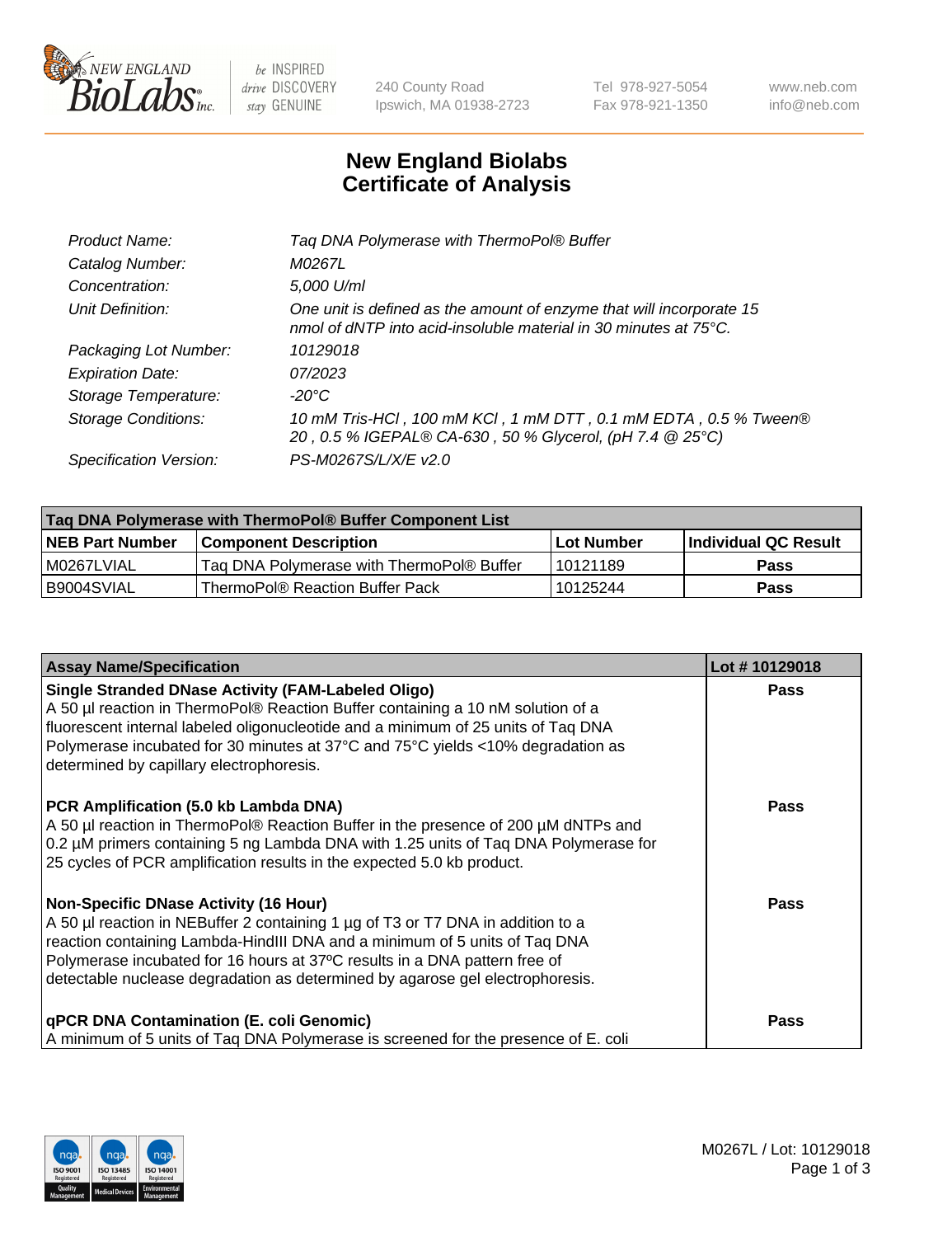

be INSPIRED drive DISCOVERY stay GENUINE

240 County Road Ipswich, MA 01938-2723 Tel 978-927-5054 Fax 978-921-1350

www.neb.com info@neb.com

| <b>Assay Name/Specification</b>                                                                                                                                                                                                                                                                                                                      | Lot #10129018 |
|------------------------------------------------------------------------------------------------------------------------------------------------------------------------------------------------------------------------------------------------------------------------------------------------------------------------------------------------------|---------------|
| genomic DNA using SYBR® Green qPCR with primers specific for the E. coli 16S rRNA<br>locus. Results are quantified using a standard curve generated from purified E. coli<br>genomic DNA. The measured level of E. coli genomic DNA contamination is ≤ 1 E. coli<br>genome.                                                                          |               |
| <b>RNase Activity (Extended Digestion)</b><br>A 10 µl reaction in NEBuffer 4 containing 40 ng of a 300 base single-stranded RNA<br>and a minimum of 1 µl of Taq DNA Polymerase is incubated at 37°C. After incubation<br>for 16 hours, >90% of the substrate RNA remains intact as determined by gel<br>electrophoresis using fluorescent detection. | Pass          |
| <b>Protein Purity Assay (SDS-PAGE)</b><br>Taq DNA Polymerase is ≥ 99% pure as determined by SDS-PAGE analysis using Coomassie<br>Blue detection.                                                                                                                                                                                                     | Pass          |
| <b>Phosphatase Activity (pNPP)</b><br>A 200 µl reaction in 1M Diethanolamine, pH 9.8, 0.5 mM MgCl2 containing 2.5 mM<br>p-Nitrophenyl Phosphate (pNPP) and a minimum of 100 units Taq DNA Polymerase<br>incubated for 4 hours at 37°C yields <0.0001 unit of alkaline phosphatase activity<br>as determined by spectrophotometric analysis.          | Pass          |
| <b>Endonuclease Activity (Nicking)</b><br>A 50 µl reaction in ThermoPol® Reaction Buffer containing 1 µg of supercoiled<br>PhiX174 DNA and a minimum of 20 units of Taq DNA Polymerase incubated for 4 hours at<br>37°C and 75°C results in <10% conversion to the nicked form as determined by agarose<br>gel electrophoresis.                      | Pass          |

This product has been tested and shown to be in compliance with all specifications.

One or more products referenced in this document may be covered by a 3rd-party trademark. Please visit <www.neb.com/trademarks>for additional information.